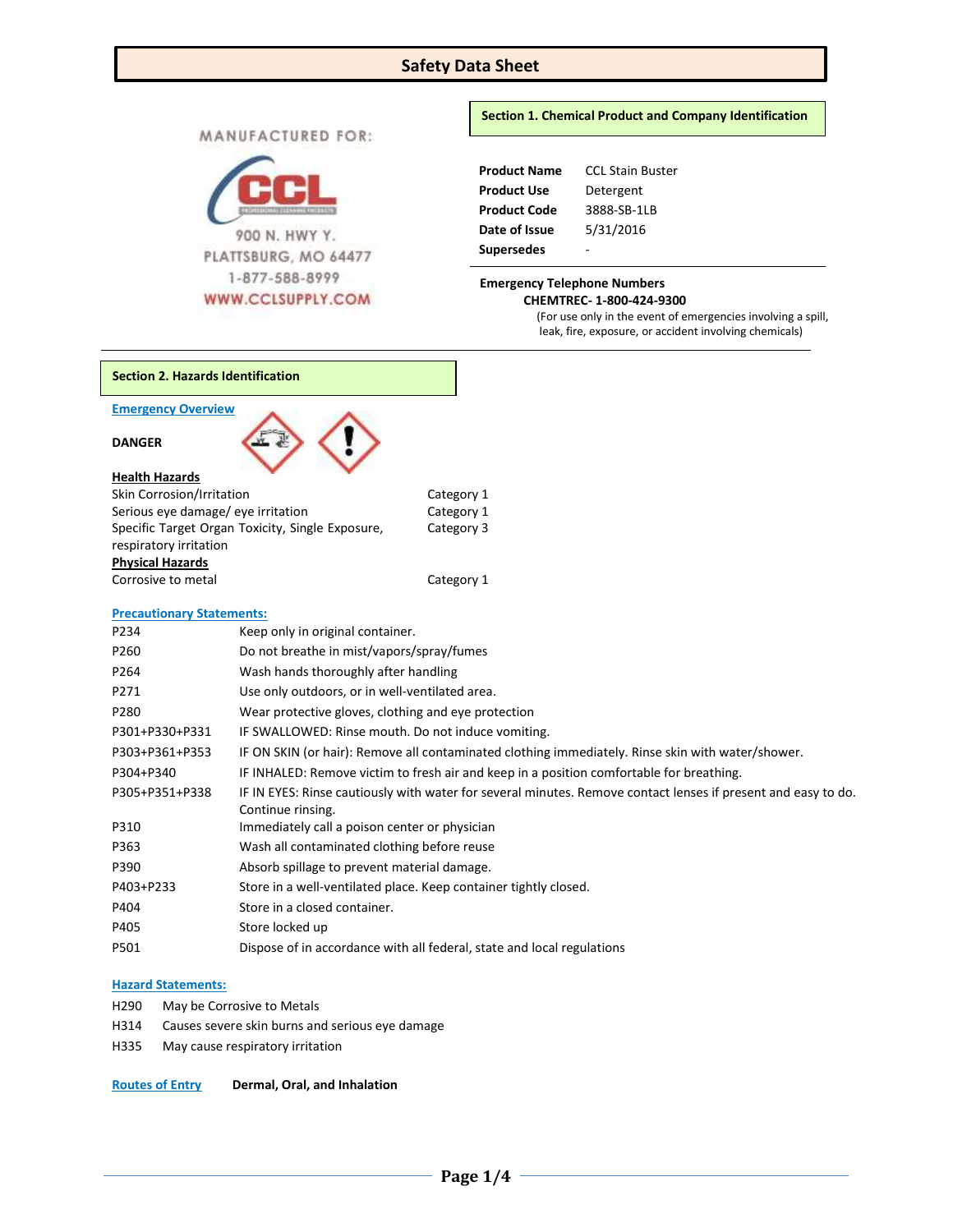#### **Acute Effects:**

| Results of exposure can range from irritation to serious eye damage. Severity of damage increases with duration |
|-----------------------------------------------------------------------------------------------------------------|
|                                                                                                                 |
|                                                                                                                 |
|                                                                                                                 |
|                                                                                                                 |
|                                                                                                                 |

#### **Section 3. Composition/Information on Ingredients**

| Name of Hazardous Ingredients         | <b>CAS Number</b> | % by Weight |
|---------------------------------------|-------------------|-------------|
| Sodium Carbonate                      | 497-19-8          | 50<         |
| Sodium Metasilicate Pentahydrate      | 6834-92-0         | <15         |
| Sodium Dichloroisocyanurate Dihydrate | 51580-86-0        | 10          |
| <b>Tetrasodium EDTA</b>               | $64-02-8$         | $<$ 15      |

#### **Section 4. First Aid Measures**

**Eye Contact** Flush eyes immediately with clean water for at least 15minutes. Seek immediate medical attention. **Skin Contact** If irritation occurs, flush with plenty of water and wash with soap. Remove contaminated clothing and wash before reuse. Seek medical attention if irritation continues. **Inhalation** Remove person to fresh air. Begin CPR if breathing has stopped, and seek medical attention immediately **Ingestion** Do not induce vomiting. If conscious, give several glasses of water or milk.

**Section 5. Fire Fighting Measures National Fire Protection Association (U.S.A) National Fire Protection Association (U.S.A)** (estimated rating)



**Hazardous Combustion Products** None known **Extinguishing Media None needed Unsuitable Extinguishing Media** N/A **Fire Fighting Procedures** Any method applicable to surrounding fire.

### **Section 6. Accidental Release Measures**

**Spill Clean Up** All spilled material must be contained and kept out of waterways, sewers and drains. The spilled chemical should be absorbed with an inert material. Flush cleaned area thoroughly with water. Slippery material, flush small spills to closest drain with plenty of water.

#### **Section 7. Handling and Storage**

**Handling** Take safety precautions when handling material. Keep out of the reach of children. Keep away from unauthorized personnel. Have eyewash accessible to use in handling area. **DO NOT MIX WITH OTHER COMPOUNDS. Storage** Keep container tightly closed when not in use. Store in a cool dry place. Do not store near acidic material. Keep at room temperature.

#### **Section 8. Exposure Controls/Personal Protection**

**Exposure Limits**

| <b>Product Name</b> | <b>OSHA PEL</b> | <b>NIOSH REL</b> | <b>AIHA WEEL</b> | ACGIH TI` |
|---------------------|-----------------|------------------|------------------|-----------|
| None                |                 |                  |                  |           |

**Engineering Controls** Use in well-ventilated area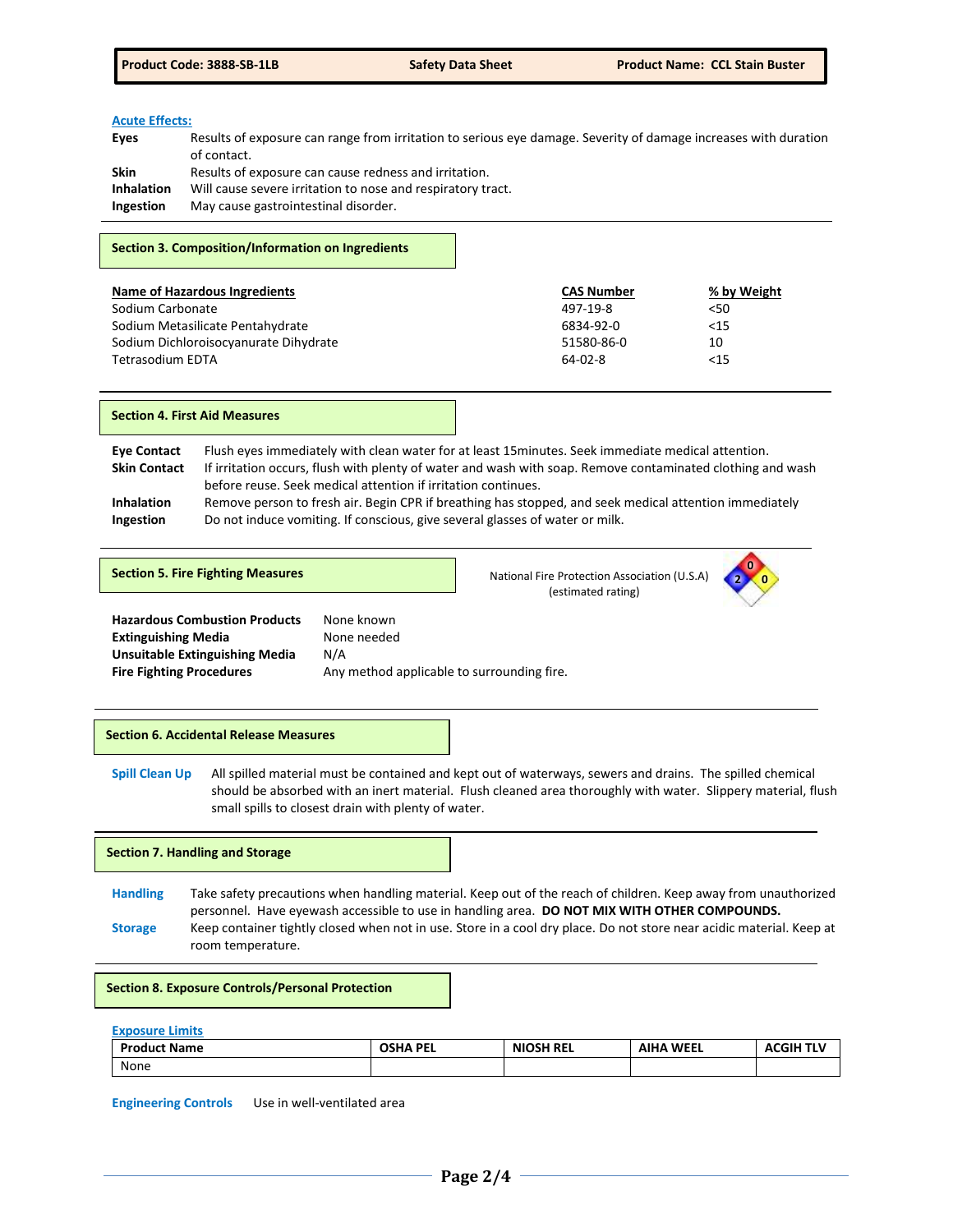

# **Personal Protective Equipment (PPE)**

**Eyes** Safety glasses or chemical splash goggles are recommended **Body** Rubber gloves are recommended when handling this product **Respiratory** Not required with adequate ventilation

# **Section 9. Physical and Chemical Properties**

| <b>Physical State</b>   | Powder                  | <b>Explosive Limits</b>      | Not determined    |
|-------------------------|-------------------------|------------------------------|-------------------|
| Color                   | Off-White               | <b>Vapor Pressure</b>        | Not determined    |
| Odor                    | Fresh rain and chlorine | <b>Vapor Density</b>         | Not determined    |
| <b>Odor Threshold</b>   | Not determined          | <b>Relative Density</b>      | Not determined    |
| pH 1%                   | 11.6                    | Solubility                   | Complete in Water |
| <b>Freezing Point</b>   | Not determined          | <b>Partition Coefficient</b> | Not determined    |
| <b>Boiling Point</b>    | Not determined          | <b>Auto-Ignition Temp.</b>   | Not determined    |
| <b>Flash Point</b>      | Not determined          | <b>Decomposition Temp.</b>   | Not determined    |
| <b>Evaporation Rate</b> | Not determined          | <b>Viscosity</b>             | Not applicable    |
| Flammability            | Not determined          | <b>Specific Gravity</b>      | Not determined    |

# **Section 10. Stability and Reactivity**

| <b>Stability and Reactivity</b>         | Stable                                            |
|-----------------------------------------|---------------------------------------------------|
| Incompatibility                         | Strong oxidizing agents, ammonia and strong acids |
| <b>Hazardous Polymerization</b>         | Will not occur                                    |
| <b>Hazardous Decomposition Products</b> | None known                                        |
| <b>Conditions to Avoid</b>              | High temperatures                                 |

# **Section 11. Toxicological Information**

| <b>Routes of Entry</b>       | Dermal, Oral, and Inhalation |
|------------------------------|------------------------------|
| <b>Symptoms</b>              | See Section 2                |
| <b>Skin Irritant</b>         | Yes                          |
| <b>Eye Irritant</b>          | Yes                          |
| <b>Sensitizers</b>           | Not determined               |
| <b>Mutagenicity</b>          | No information found         |
| Carcinogenicity              | None                         |
| <b>Reproductive Toxicity</b> | No information found         |
| <b>Target Organs</b>         | None                         |

# **Acute Toxicity**

# **Sodium Carbonate** (497-19-8)

| Dermal            | LD50        | Mouse | Intraperitoneal | 117mg/kg                  |        |
|-------------------|-------------|-------|-----------------|---------------------------|--------|
| Oral              | LD50        | Rat   | Oral            | 4,090mg/kg                |        |
| <b>Inhalation</b> | <b>LC50</b> | Rat   | Inhalation      | $2,300$ mg/m <sup>3</sup> | 2-hour |

# **Sodium Metasilicate Pentahydrate** (6834-92-0)

| Dermal                     | LDLo  |     | <b>Guinea Pig</b> Intraperitoneal | $200$ mg/kg   |  |
|----------------------------|-------|-----|-----------------------------------|---------------|--|
| Oral                       | LD50. | Rat | Oral                              | $1,153$ mg/kg |  |
| Tetrasodium EDTA (64-02-8) |       |     |                                   |               |  |
| Dermal                     | LD50. |     | Mouse Intraperitoneal             | 330mg/kg      |  |

**Section 12. Ecological Information**